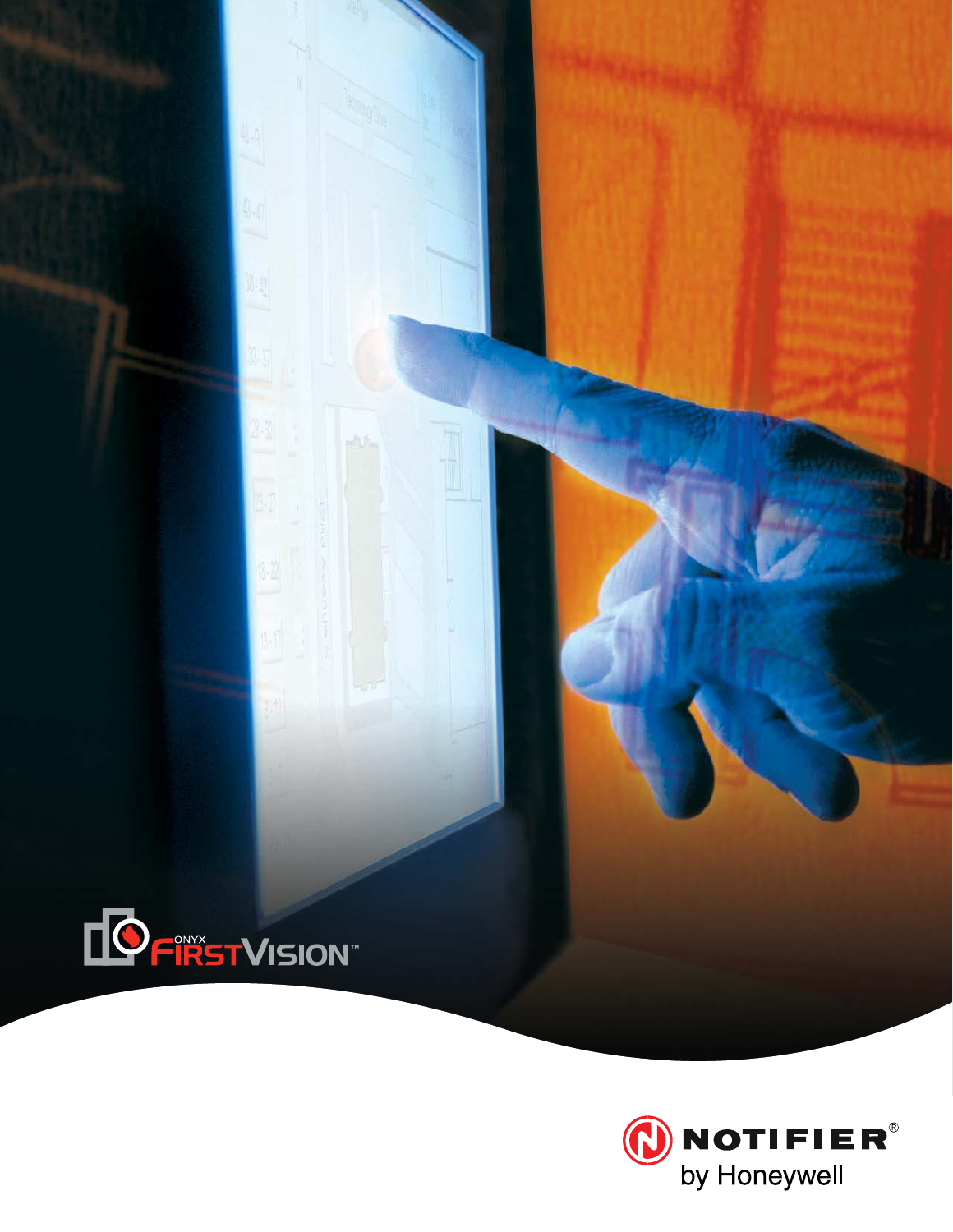



# WHEN TIME IS OF THE ESSENCE, ONYX FIRSTVISION<sup>TM</sup> POINTS THE WAY.

In an emergency, the only thing more important than speed is reliable information. With ONYX FirstVision, a first responder or incident commander goes directly to the system's interactive touch screen to quickly assess critical information, such as the origin of a fire, how fast and in which direction it is spreading, and the access or exit routes that are affected. Armed with this knowledge, firefighters and other emergency personnel can quickly develop and execute a safer, more effective response that can potentially reduce the loss of property and life.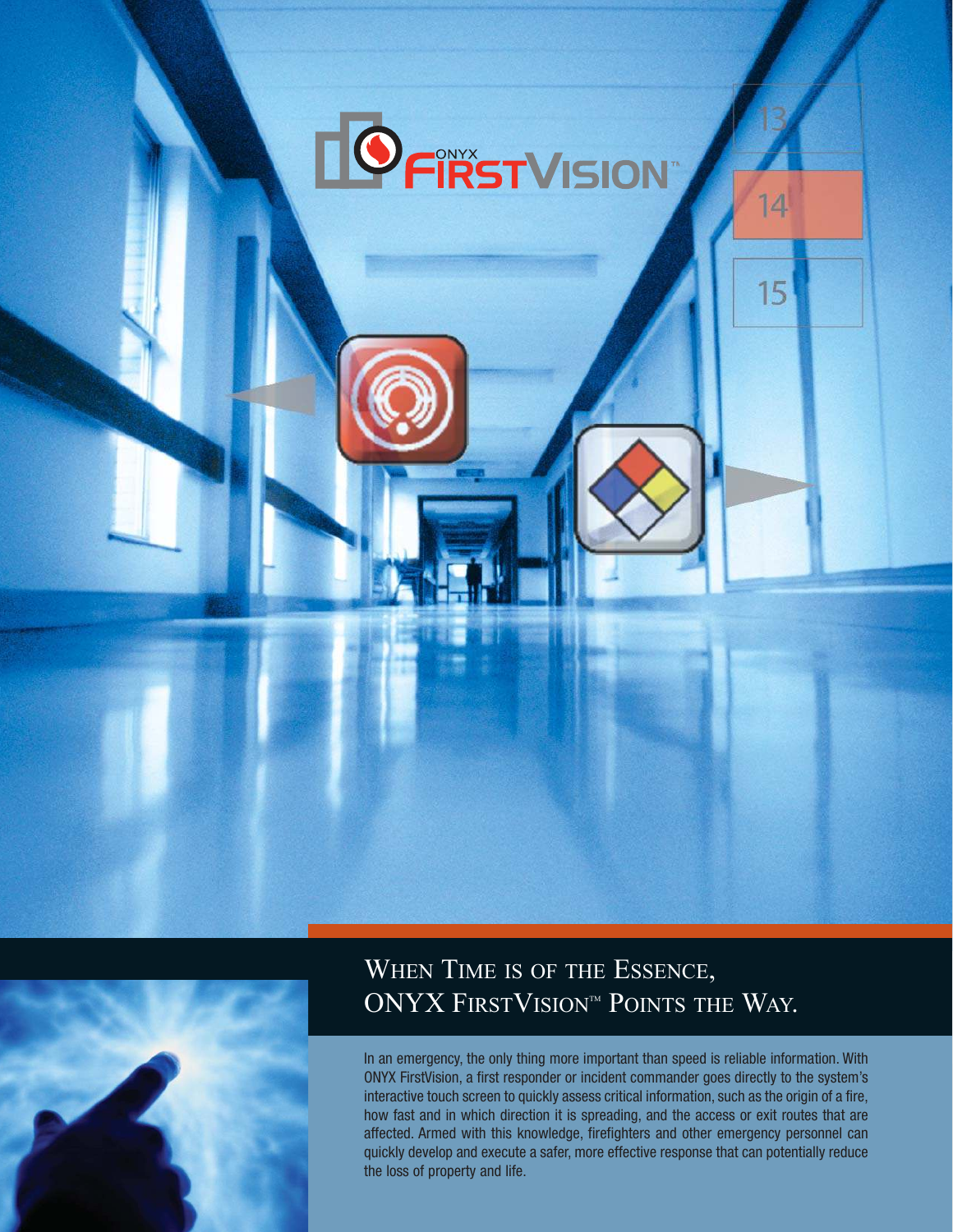

Through its intuitive, interactive display, ONYX FirstVision can quickly and accurately answer the most important questions for firefighters and emergency personnel.

- Which smoke/heat devices are in alarm?
- Where in the structure did the fire start?
- When did the fire start?
- How long have devices been alarming?
- In which direction is the fire progressing?
- What physical hazards exist?

|     | <b>Time</b>        | Floor     | I extation                  | Device Type                      |  |
|-----|--------------------|-----------|-----------------------------|----------------------------------|--|
| п   | 1:15:58 PM         | New Liner | 10som 1 1 14                | Smoke Detector                   |  |
| ×   | 1-16 01 PM         | New Floor | <b>Room EE 9</b>            | <b>Duct Smoke Detector</b>       |  |
| Þ   | 18:02 PM           | New Floor | Room EE9                    | Pull Station                     |  |
| k   | 18.03 PM           | New Floor | West side in Hallway        | <b>Church Sensities Deductor</b> |  |
| ь   | 1.16.04 PM         | New Floor | Hallway Monitor Mackule     | Monitor Module                   |  |
| k   | 1.16.05 PM         | New Floor | Ruom EE6                    | <b>Pull Stations</b>             |  |
| 7   | 1.16.06 PM         | New Floor | East Hallway                | Duct Smoke Detector              |  |
| 18  | 1:16:09 PM         | New Floor | Room FF9                    | <b>Sprinkler</b>                 |  |
| 5   | -1.16.10 PM        | New Floor | 2nd floor East Side Hallway | Duct Smoke Detector              |  |
| 10  | <b>41:16:10 PM</b> | New Floor | 2nd Floor Hallway           | Monitor Module                   |  |
| l۱۱ | 1:16:11 PM         | New Floor | East side pullswidon        | Pull Station                     |  |
| 12  | 1:16:15 PM         | New Floor | East side near stainway     | Heat Deservor                    |  |
|     |                    |           |                             | Close                            |  |

FIRSTVISION ANSWERS FIREFIGHTERS' MOST IMPORTANT QUESTIONS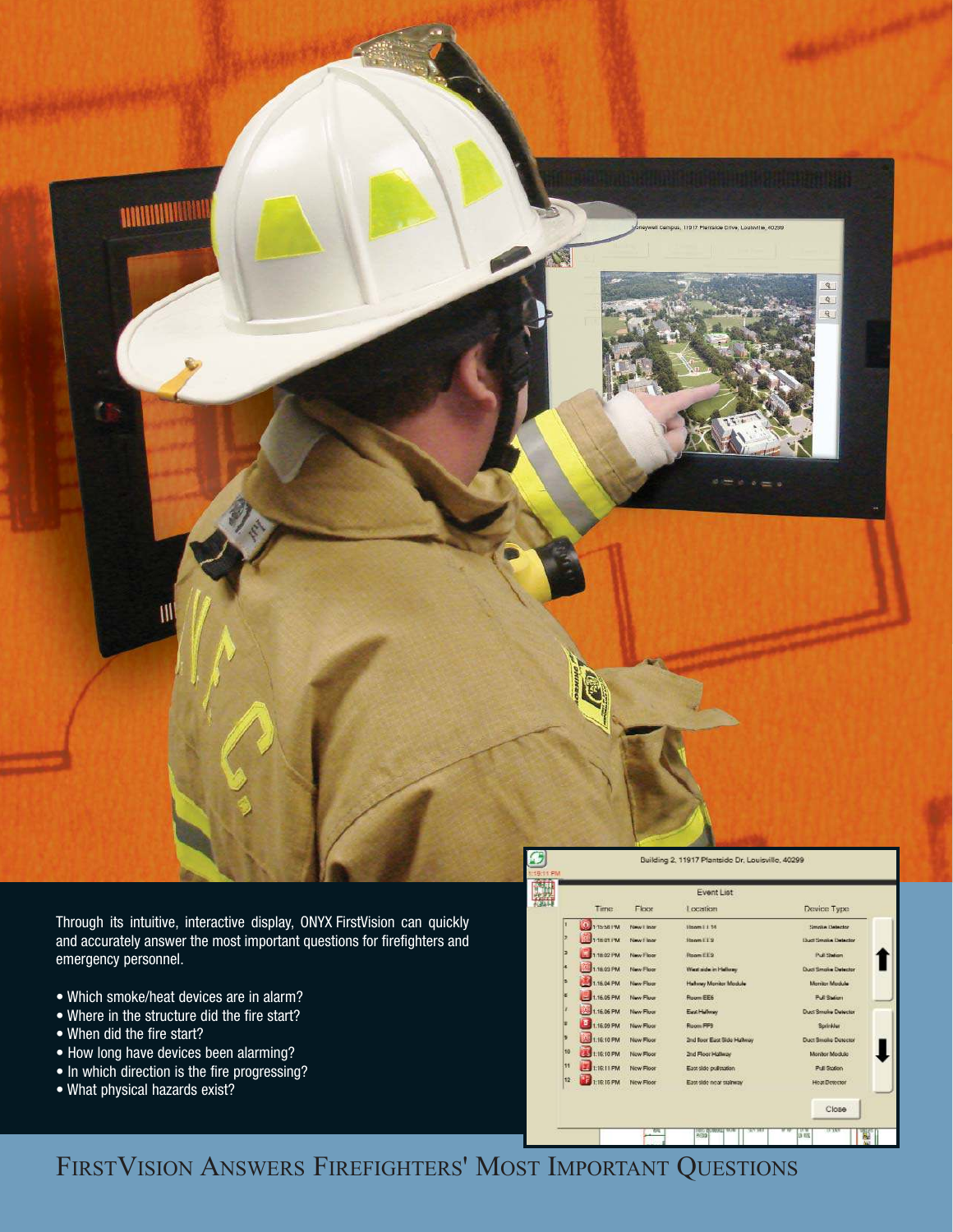# SEE WHEN. SEE WHERE. SEE MORE. GET THE WHOLE PICTURE, QUICKLY AND ACCURATELY



Current annunciators only display information from the fire alarm control panel, usually no more than which devices are in alarm. On its 17" LCD, wallmounted touch screen, ONYX FirstVision displays entire floor plans with the location of all active alarm system devices, potential hazards, additional access and egress routes, as well as standpipe, stairway and emergency shutoff locations throughout the building. Anything that might help or hinder an emergency responder is clearly indicated.



### SURVEY AN ENTIRE CAMPUS OR PINPOINT A SINGLE DETECTOR

Using ONYX FirstVision, emergency responders quickly identify any and all areas of concern within an individual building or multiple buildings throughout a vast campus. With an entire campus in their view, incident commanders can direct arriving personnel and apparatus to strategic positions around the emergency. Then, with just a few touches of the screen, they can narrow their focus down to an individual building, floor, or room-even a single, activated smoke detector.

| <b>HAZMAT Area</b><br><b>HAZMAT In EE27A</b><br>Room Type:<br>HAZMAT Room                                 | Event List                                                                               |        |
|-----------------------------------------------------------------------------------------------------------|------------------------------------------------------------------------------------------|--------|
| Access through the Fast Side Corridor<br>Accesso:<br>Combustion may produce corrosive and/or toxic gases. |                                                                                          | 鬼<br>R |
| Health Hazard                                                                                             | Fiammability                                                                             | R      |
| Type of Possible Injury<br>Slightly hazardous:                                                            | Susceptibility of Material to Burning<br>$\mathbf{3}$<br>tgnites at normal temperatures. |        |
| Reactivity<br>Susceptibility to Release of Energy<br>Ω<br>Normally stable                                 | Special Hazards<br>Require Special Fire Fighting Techniques                              |        |
| Ÿč.                                                                                                       | Close                                                                                    |        |

#### KNOW WHAT'S AROUND THE NEXT CORNER

With ONYX FirstVision, firefighters and other emergency responders are better able to identify potentially dangerous situations or areas that contain hazards before they enter that part of the structure. This knowledge can help them do their jobs faster and more safely.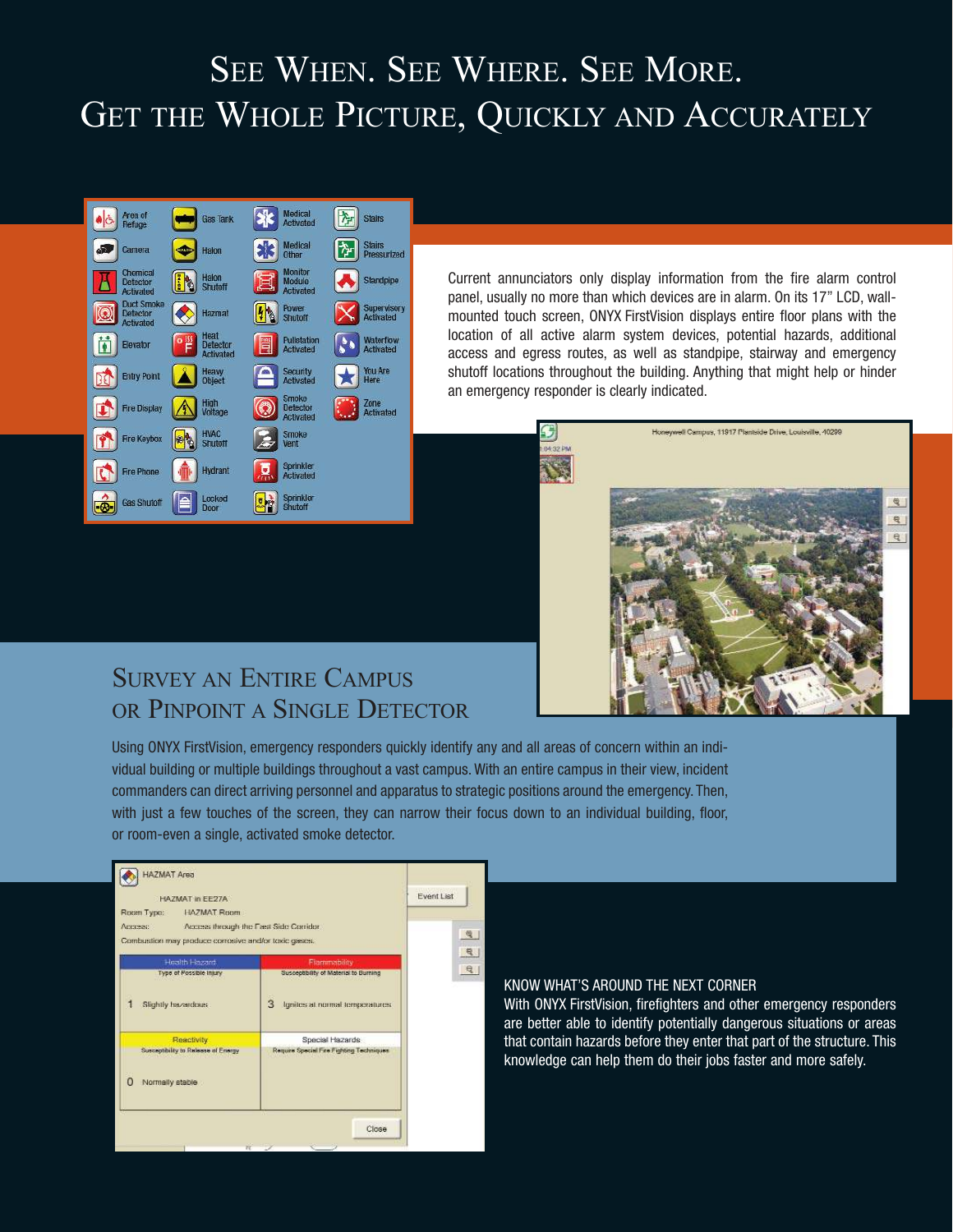

# LIVE VIDEO FEEDS GIVE A CLEARER PICTURE

FirstVision can integrate live CCTV video feeds into its interactive display, giving incident commanders a clearer, more detailed picture of the emergency. By simply touching one of the camera icons on the screen, responding firefighters can visually verify the presence of building occupants, smoke, or fire. With a clear of view and understanding of the situation, the incident commander can coordinate a safer, more effective response.